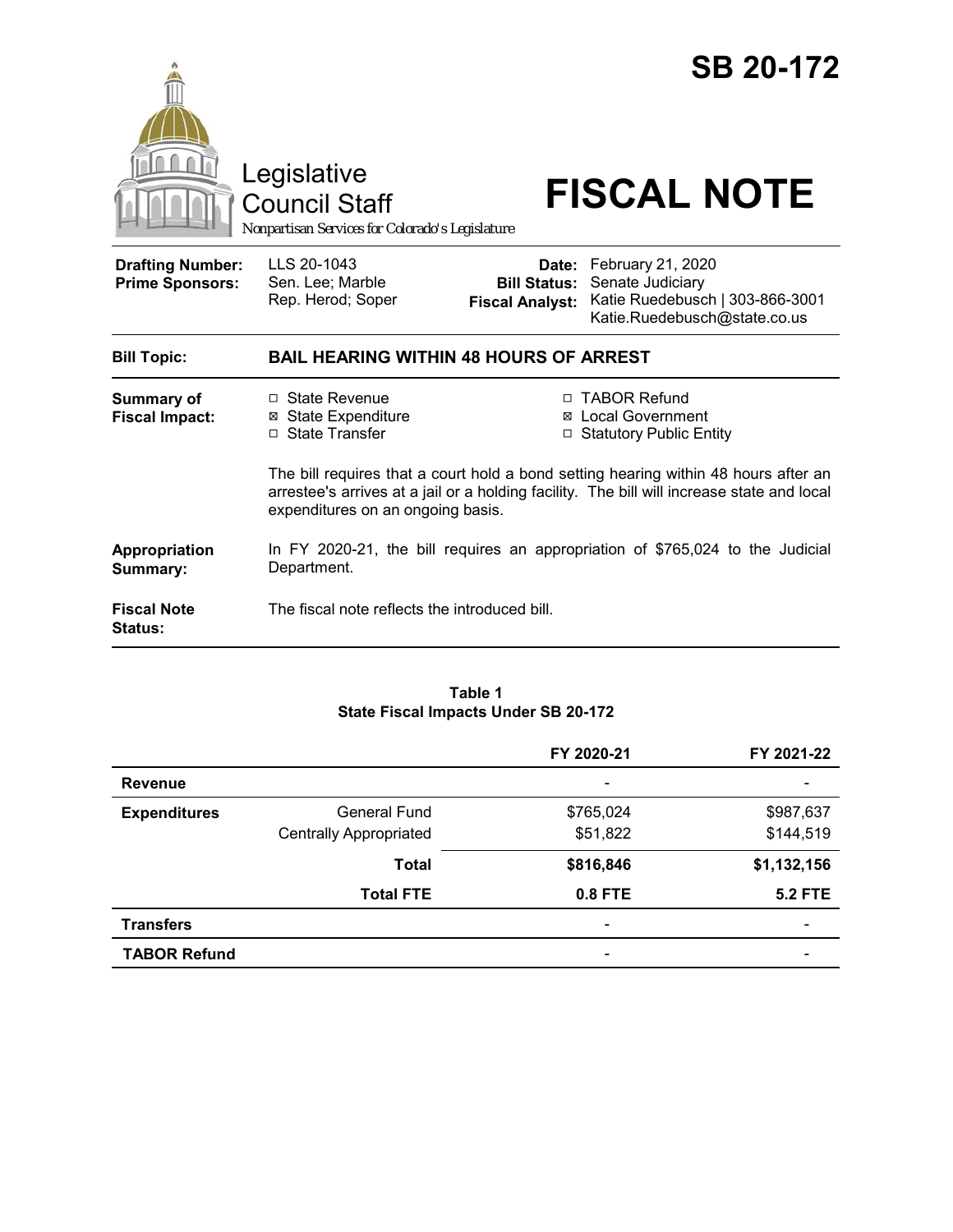February 21, 2020

# **Summary of Legislation**

The bill requires that a court hold a bond setting hearing within 48 hours after an arrestee arrives at a jail or a holding facility. Beginning on July 1, 2021, the 48-hour requirement applies to an arrestee who was arrested in a county where the alleged offense occurred. Beginning on July 1, 2022, the requirement applies to an arrestee who was arrested in a different county than where the alleged offense occurred.

In addition, the bill creates the position of a bond hearing officer in the Judicial Department to conduct weekend and legal holiday bond hearings via an interactive audiovisual device that provides the public with the opportunity to view the hearing. Judicial districts that contain a county designated high priority or a county eligible for the Underfunded Courthouse Facility Cash Fund Commission are authorized to have a bond hearing officer conduct bond hearings on weekends and legal holidays. The State Court Administrator may also determine if judicial districts that do not meet the requirements above may request that a bond hearing officer hold bond hearings on weekends and legal holidays.

Finally, the bill creates the County Assistance for Bond Hearings Grant Program in the Office of the State Court Administrator in the Judicial Department. The State Court Administrator must promulgate rules to implement the grant program, including the time frames for applying for grants, the form of the grant form application, and the timeline for distributing grant money. The State Court Administrator must prioritize awarding grants to counties that lack current capacity to connect with the court for remote audiovisual bond hearings. Grants must be awarded by October 1 of each year. Grant recipients may use the money to purchase or upgrade audiovisual technology and to offset other costs related to the bill. The fund is subject to annual appropriation from the General Assembly and is repealed on July 1, 2025. All remaining money in the fund will be transferred to the General Fund.

# **Background and Assumptions**

According to the Office of the State Court Administrator's report related to Senate Bill 19-191, two judicial districts, the 2nd and the 19th, are generally meeting the requirements outlined in the bill. The fiscal note assumes that in order to meet the 48-hour bond setting hearing deadline after the defendant's arrest that all judicial districts will need to operate at least one day on the weekend and be open on holidays. This fiscal note assumes nine judicial districts will use a bond hearing officer to conduct a total of 2,000 weekend and holiday bond hearings starting in FY 2021-22.

The Senate Bill 19-191 report can be found here: http://ccionline.org/download/SB19-191-Final-Report-with-all-attachments.pdf

# **State Expenditures**

The bill will increase state General Fund expenditures by \$816,846 and 0.8 FTE in FY 2020-21 and \$1.1 million and 5.2 FTE in FY 2021-22. These costs are shown in Table 2 and discussed below.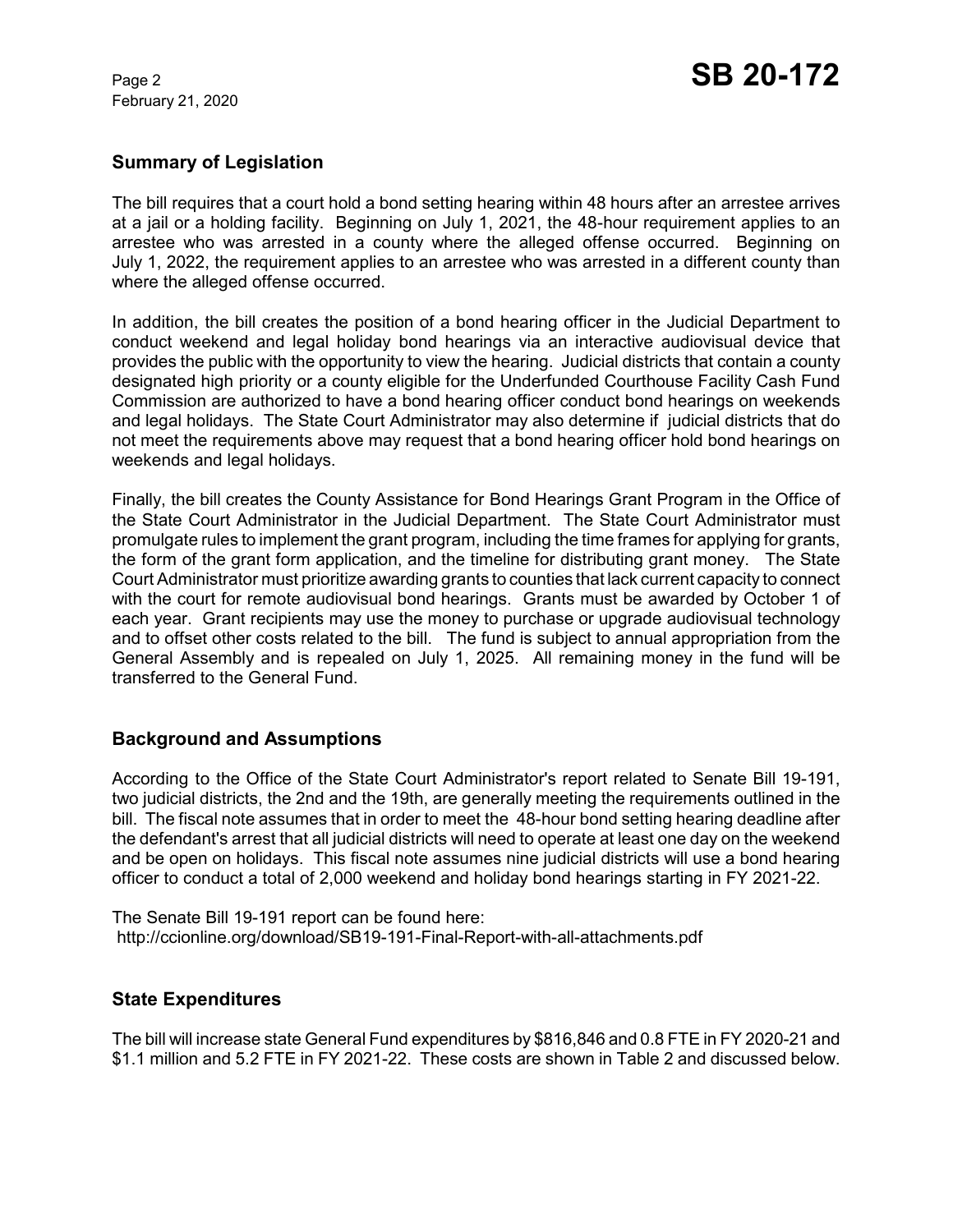**Table 2 Expenditures Under SB 20-172**

| <b>Cost Components</b>                             |              | FY 2020-21     | FY 2021-22     |
|----------------------------------------------------|--------------|----------------|----------------|
| <b>Judicial Department</b>                         |              |                |                |
| <b>Personal Services</b>                           |              | \$60,456       | \$362,733      |
| <b>Operating Expenses and Capital Outlay</b>       |              | \$54,568       | \$14,150       |
| <b>Project Management Consultant</b>               |              | \$250,000      | \$125,000      |
| Video Conferencing System                          |              | \$400,000      | \$400,000      |
| Centrally Appropriated Costs*                      |              | \$51,822       | \$120,467      |
| FTE - Personal Services                            |              | 0.8 FTE        | 4.0 FTE        |
| <b>Judicial (Subtotal)</b>                         |              | \$816,846      | \$1,022,350    |
| <b>Office of the Public Defender</b>               |              |                |                |
| <b>Personal Services</b>                           |              |                | \$75,938       |
| <b>Operating Expenses and Capital Outlay Costs</b> |              |                | \$9,815        |
| Centrally Appropriated Costs*                      |              |                | \$24,053       |
| FTE - Personal Services                            |              |                | <b>1.2 FTE</b> |
| <b>Public Defender (Subtotal)</b>                  |              |                | \$109,806      |
|                                                    | <b>Total</b> | \$816,846      | \$1,132,156    |
| <b>Total FTE</b>                                   |              | <b>0.8 FTE</b> | <b>5.2 FTE</b> |

 *\* Centrally appropriated costs are not included in the bill's appropriation.*

**Judicial Department.** The Judicial Department requires 4.0 FTE, which includes a bond hearing officer, staff assistant, A/V support specialist, and IT technician. As stated above, the bond hearing officer will hold approximately 2,000 bond hearings on weekend and legal holidays for nine judicial districts, and be located in two regional offices: one on the Western Slope and one on the eastern plains. The A/V support specialist will assist with the contractual and technical duties of operating the audiovisual equipment, as well as coordinating participants and ensuring the proceedings run efficiently. The IT support technician will also troubleshoot hardware and software issues, along with performing other support tasks. These costs are prorated to reflect the General Fund paydate shift and an April 1 start date.

In addition, the Judicial Department will hire a contract project management consultant to implement and coordinate the program as well as conduct stakeholder outreach. The cost of a contractor is estimated to be \$250,000 in FY 2020-21 and \$125,000 in FY 2022-21.

Finally, the department will use a software as a service product used in other states, including New Jersey and Oklahoma, to conduct the remote bond hearings. The cost for the software program is estimated to be \$400,000 annually. The contract with the vendor will include regular customer support as well as initial training.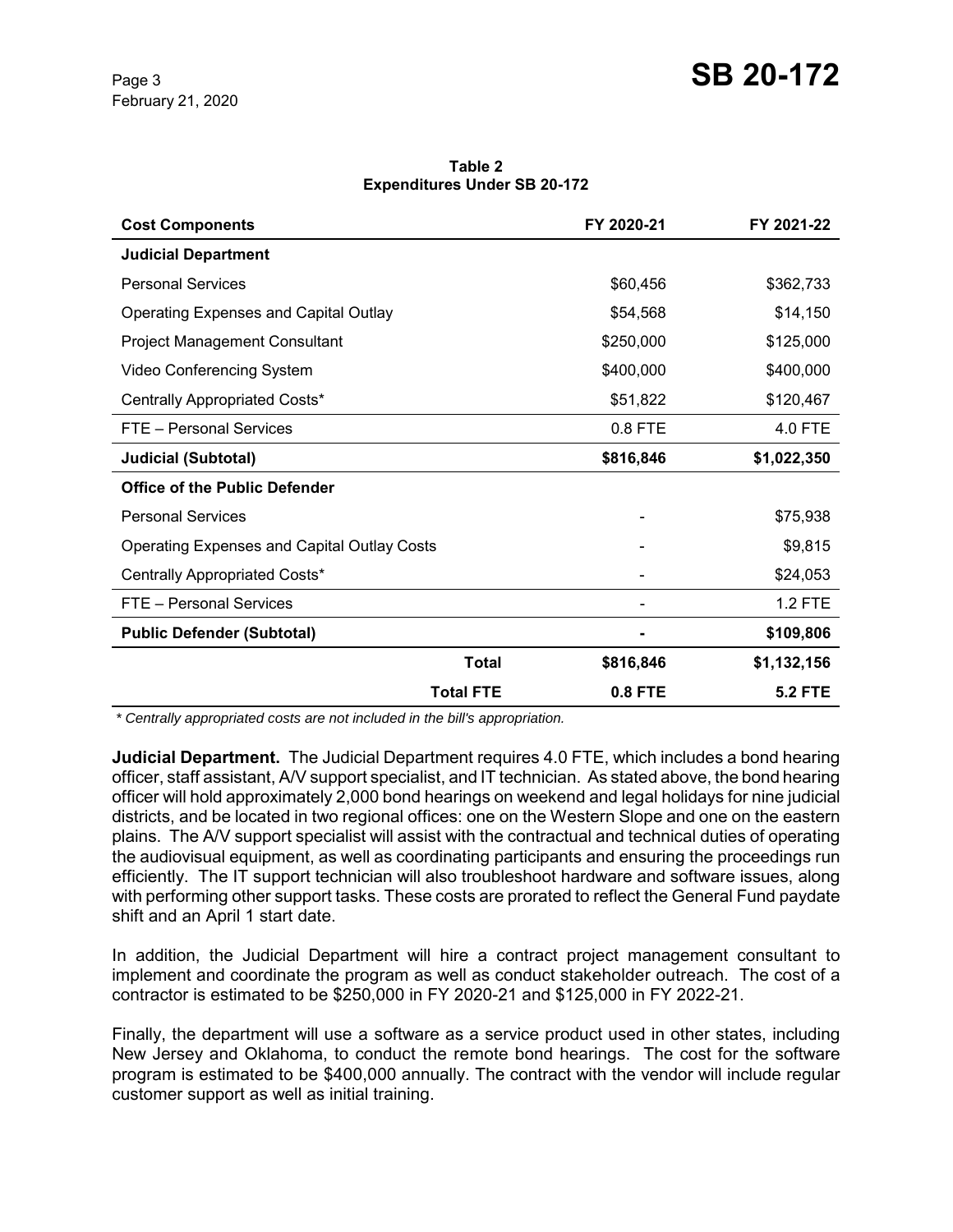February 21, 2020

**Office of the Public Defender.** Beginning in FY 2021-22, the Office of the Public Defender will need 0.8 FTE attorney and 0.5 staff assistant to handle bond hearings on weekends and legal holidays. These costs are prorated to reflect the General Fund paydate shift. This assumes a rate of \$65 an hour for 8 hours a day.

**Centrally appropriated costs.** Pursuant to a Joint Budget Committee policy, certain costs associated with this bill are addressed through the annual budget process and centrally appropriated in the Long Bill or supplemental appropriations bills, rather than in this bill. These costs, which include employee insurance and supplemental employee retirement payments, are estimated to be \$51,822 in FY 2020-21 and \$144,520 in FY 2021-22.

#### **Local Government**

Overall, this bill is expected to increase local government costs and workload starting in FY 2021-22, as described below. This increase may be offset by jail savings. The exact impact to a particular local government will vary by district, depending on current bonding procedures, additional number of days needed for bond hearings, and number of individuals arrested. These impacts have not been estimated.

**District attorneys.** The bill will increase costs and workload for district attorneys. Similar to the, Office of the Public Defender, the 48-hour deadline will require district attorneys staffing these dockets to be available on weekends and holidays in all judicial districts. It is estimated that approximately \$1.4 million statewide is needed to implement the bill. District attorney offices are funded by counties, with each county in a judicial district contributing based on its population.

**Sheriffs.** The bill will increase costs and workload for sheriffs to ensure the requirements of the bill are met, such as opening the courthouse, providing security, and transporting offenders to and from court. These costs are will vary based on location.

**County Jails.** This bill may lead to a more expedited release of offenders on bond which will decrease county jail costs. The number of offenders that will receive expedited release is unknown; therefore, the impact has not been estimated.

**Denver County Court.** The bill may increase costs, and workload for the Denver County Court, managed and funded by the City and County of Denver to meet the requirements under the bill.

## **Technical Note**

The bill includes a County Assistance for Bond Hearings Grant Program to provide grant awards to counties that lack current capacity to connect with the court for remote audiovisual bond hearings; however the bill appropriates no money towards the program.

## **Effective Date**

The bill takes effect January 1, 2020, if no referendum petition is filed.